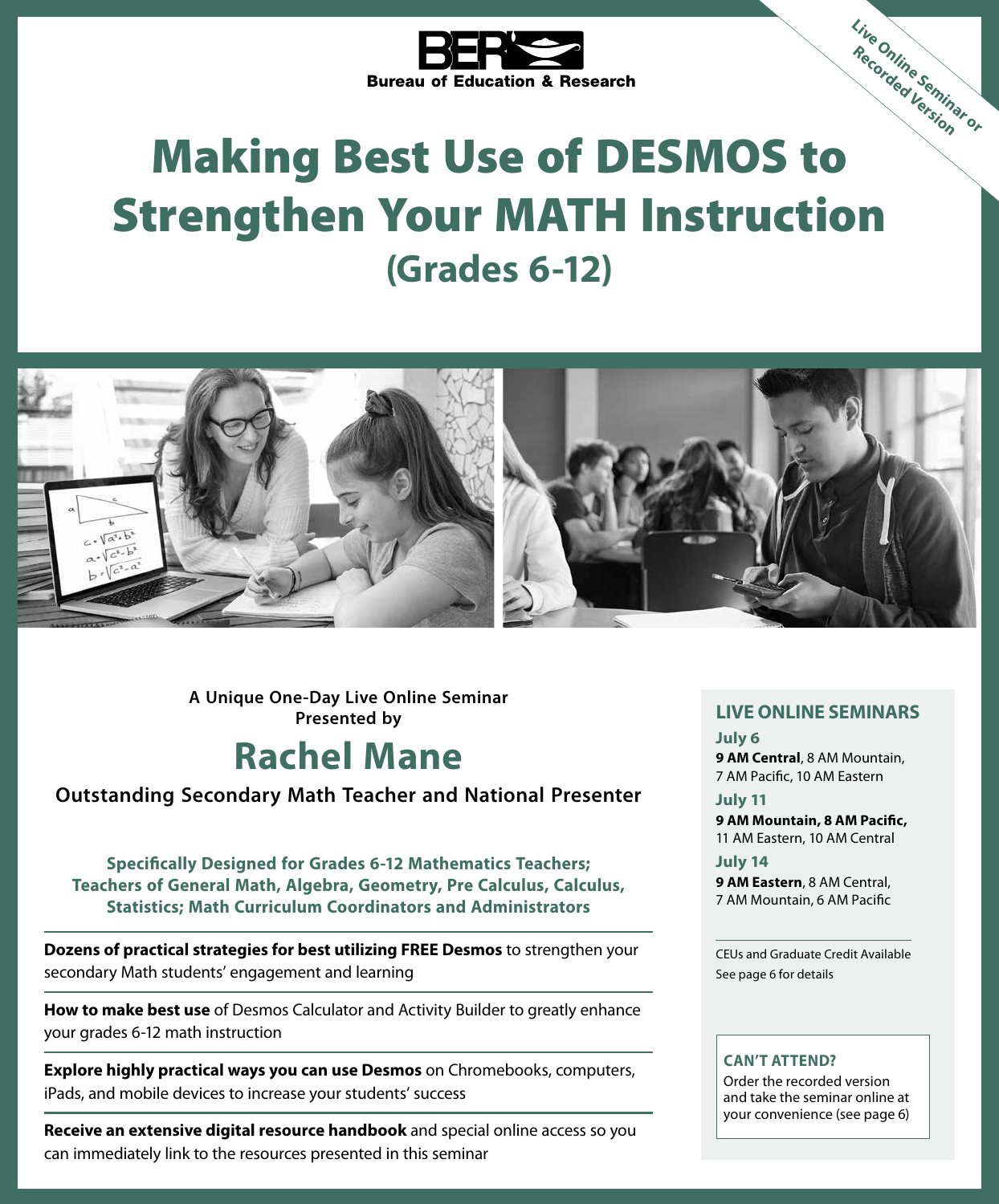### **Ten Key Benefits of Attending**

"This was so useful! I learned some basic functionality I didn't know about and I learned some more advanced functionality I can start implementing right away." **– TERESA ALFUTH, MATH TEACHER**



#### **Who Should Attend**

Grades 6-12 Mathematics Teachers; Teachers of General Math, Algebra, Geometry, Pre Calculus, Calculus, Statistics; Math Curriculum Coordinators and Administrators

#### **1. Strengthen Your Math Instruction with FREE Desmos** What every grades 6-12 Math teacher needs to know about fully tapping into Desmos and Desmos Activity Builder … The best, most useful aspects for strengthening your Math instruction

#### **2. Generate Excitement and Increase Student Motivation** Explore high interest, practical Desmos activities that spark students' curiosity and strengthen their perseverance in problem solving

#### **3. Quickly Adapt Premade Desmos Lessons or Create Your Own**

Save time and incorporate or quickly adapt premade Desmos lessons perfect for your math students … Learn the keys to building outstanding Desmos lessons and how to easily create your own

#### **4. Utilize the Newest Features of Desmos Calculator and Activity Builder** Desmos is constantly improving and adding features in response to teacher feedback … Leverage the newest features of Desmos, perfect for your grades 6-12 math instruction

**5. Differentiate Instruction and Help Students Move from Concrete to Abstract** Incorporate activities that strengthen concept building by allowing students to advance when they are ready … Discover ways to challenge and engage highly capable students so you can focus more on the students who need you most

#### **6. Essential Desmos Features to Help Students to Explore Mathematical Ideas** Discover and create dynamic tables, graphs and sliders students can use to make predictions, notice patterns, revise conjectures, construct understanding, and more!

#### **7. Use Desmos to Help Students Adopt a Growth Mindset**

Enable students to adopt a growth mindset and value mistakes in the learning process … Explore ways to help students refine their thinking before formalizing the math concepts they are learning

#### **8. Strengthen Students' Mathematical Vocabulary and Written Expression**

Explore multiple lessons that develop students' accuracy in their mathematical communication … Help your students refine their explanations based on feedback they see in a Desmos Activity Builder lesson

#### **9. The Best Desmos Tips and Shortcuts to Streamline Your Instruction**

Explore time saving shortcuts to make your instruction more productive … Practical ways to make demonstrations faster and easily save your work from one class to the next

#### **10. Receive an Extensive Digital Resource Handbook with Special Online Access to Additional Resources**

You will receive a digital resource handbook packed with ideas, suggestions and instructions for using Desmos to enhance your math instruction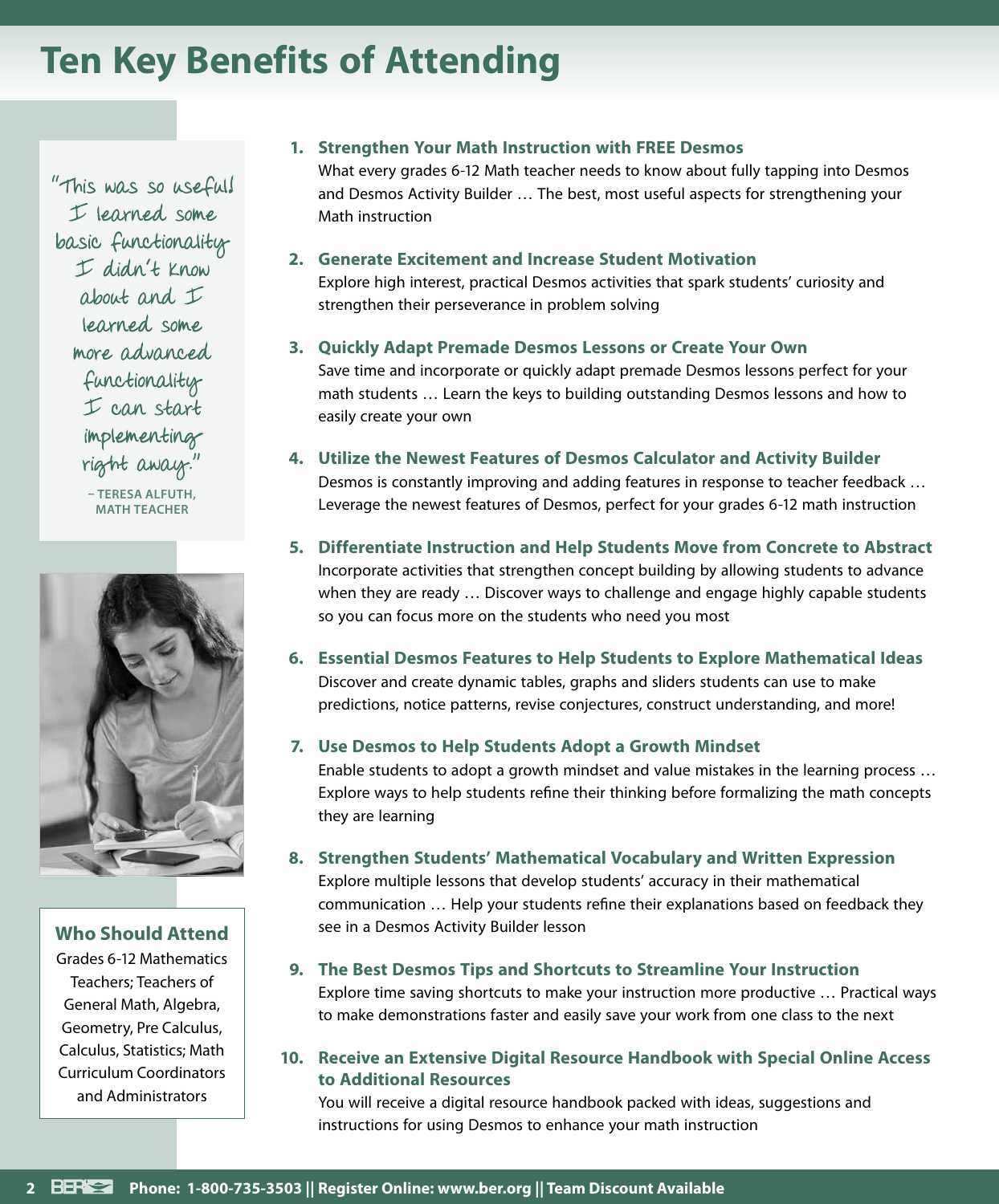## **Outstanding Strategies You Can Use Immediately**

#### **What You Will Learn ...**

- **• Practical strategies for making best use of Desmos** Calculator and Activity Builder to enhance instruction and student engagement in your math classroom
- **• Premade Desmos Activity Builder lessons** you can instantly incorporate or easily adapt to enhance your mathematics instruction
- **• How to help students test conjectures** and investigate mathematical relationships
- **• Ways to find, curate and share collections** of Desmos activities with your colleagues
- **• Numerous ideas and lessons to fully engage** your math students in productive, collaborative learning
- **• Classroom-tested Activity Builder lessons** designed to increase your students' growth mindset for learning mathematics
- **• Ways to use Desmos in a single and multi-device environments**, including Chromebooks, laptops, iPads, and mobile devices
- **• Strategies for maximizing student learning** with the teacher dashboard including pacing, anonymizing and pausing within a lesson
- **• Explore multiple calculator features** including tables, graphs, sliders, geometry, polar, parametric, lists, statistics, and more!
- **• Valuable tips, shortcuts and ideas** for organizing and sequencing learning to maximize instructional time
- **• Activities that move students from concrete to algebraic thinking** and encourage them to predict, test and analyze their thinking throughout the process
- **•** Foundations for crafting online instruction to help **build conceptual understanding, promote investigative approaches, and make connections** between multiple representations





"Everything was shared with excellent pacing and clarity. I have taught for many years and have never had 5 hours of training that has been so rich in relevant content."

**– BRAD WEEKS, JR/SR HIGH MATH TEACHER**

### **Practical Ideas and Strategies**

This outstanding, *NEW* seminar is specifically designed for secondary mathematics educators who want to make best use of the FREE Desmos calculator and Desmos Activity Builder lessons to greatly enhance mathematics learning and instruction. Experienced secondary mathematics teacher **RACHEL MANE** will share practical, effective ways to use Desmos to build strong conceptual understanding and increase student success in math. Enable students to deepen learning by constructing their own mathematical understanding. Increase students' confidence in their mathematical abilities, especially when faced with new concepts or challenging questions. Discover how Desmos online calculator is much more than just a replacement for a handheld device. Learn how to help students become mathematicians with Desmos – to conjecture, test ideas, notice and wonder, productively learn from mistakes, make connections between algebraic and graphical representations, and much more! **You will leave this seminar with numerous practical ideas you can immediately implement to greatly enhance your math instruction.**

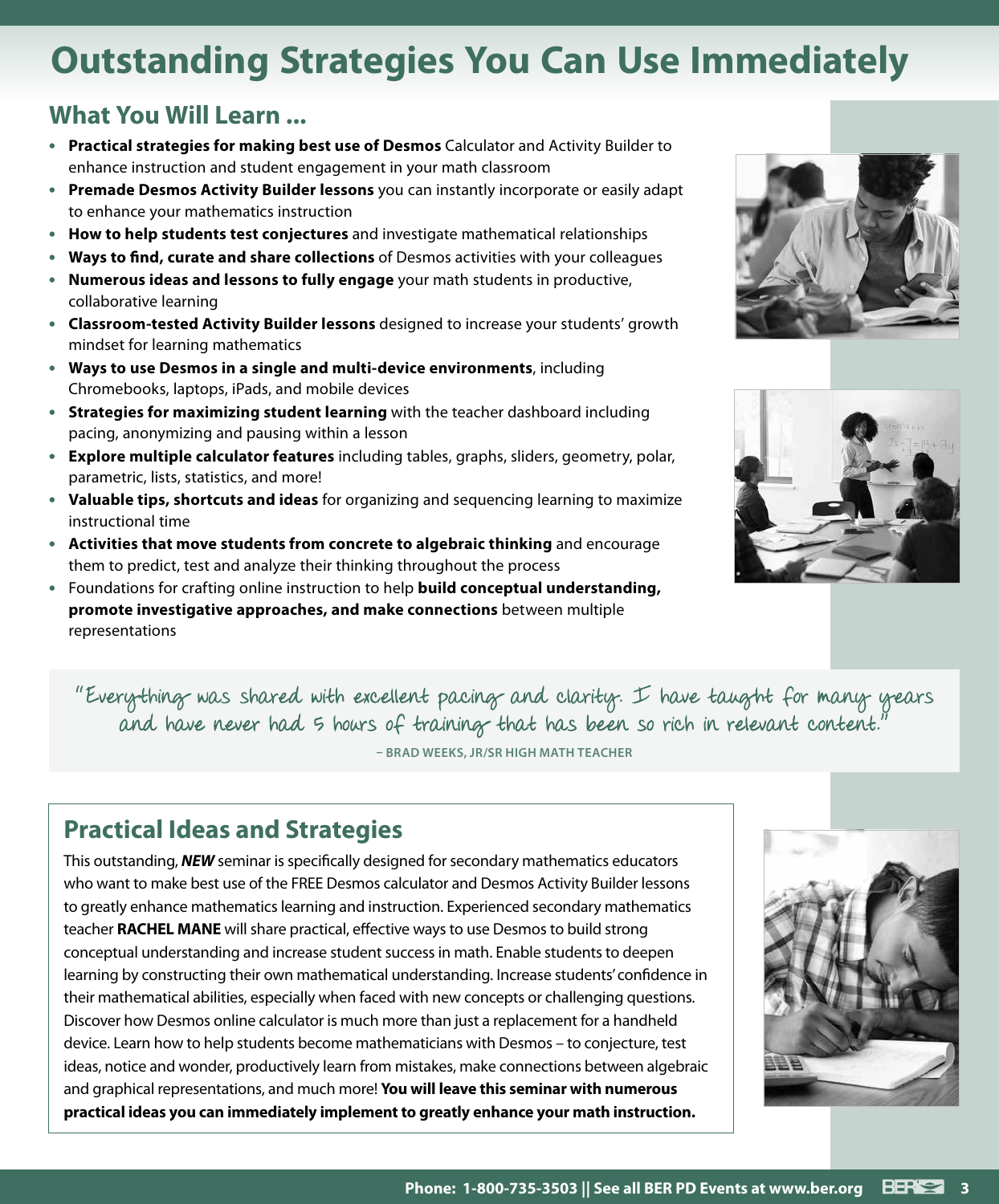### **A Message From Seminar Leader, Rachel Mane**



#### **Uniquely Qualified Instructor**

**RACHEL MANE** is a highly experienced secondary math educator and a frequent presenter at local, state and national seminars, often speaking on best ways to use technology to increase student engagement in the math classroom. Rachel is passionate about equipping fellow secondary math teachers with innovative, practical tools and ideas they can immediately use in their classrooms. Rachel is also passionate about helping educators discover the joy of learning mathematics that can happen when students use Desmos for exploration and creation. Rachel is often publishing blogs and videos on technology and high yield classroom strategies. She is also the author of *Making Best Use of DESMOS to Strengthen Your MATH Instruction*, the extensive digital resource handbook each participant will receive at the seminar. **Join Rachel for an outstanding day full of specific ways you can get the most out of Desmos to strengthen your grades 6-12 math instruction.**

Dear Colleague:

As secondary math educators, getting our students authentically motivated and engaged in learning mathematics can be challenging! Are you tired of students asking, "When are we going to use this?" or "Will this be on the test?" Do your students fear making mistakes or being viewed as "dumb" in front of their peers if their answer is not correct? Have you tried using handheld graphing calculators only to find students get bogged down knowing which buttons to push or what syntax to use? What I find so exciting about Desmos is that it has the power to greatly enhance our math instruction and to help us address these and so many other challenges we face.

I have specifically designed this seminar based on my years as a secondary math teacher. I am excited to share with you how to make best use of FREE Desmos to greatly enhance your math instruction. Harness the power of Desmos and Desmos Activity Builder lessons to help your students make and test conjectures, link multiple representations, draw connections between different concepts, take intellectual risks, learn from errors, use informal understanding to build formal conceptual understanding, and much more! Watch as your students' confidence, interest and enthusiasm for learning math grows.

Join me for a day filled with practical ways to make best use of Desmos to strengthen your math instruction. Increase engagement and get your students to take a more active role in their math learning. Discover how to use Desmos to answer students' "what if" questions and reinforce the relationships between algebraic and graphical representations. Explore Desmos Activity Builder from the student perspective and how to maximize student learning from the teacher dashboard. Easily build your own lessons and explore a host of pre-made Activity Builder lessons you can immediately incorporate or quickly adapt. Since Desmos is constantly changing we'll explore the latest new features and updates! Plus, you will receive my Desmos handbook, which is packed with practical resources and instructions.

Whether you are brand new to Desmos, an experienced user, or anywhere in between, this day is for you! If you have one or many Chromebooks, laptops, iPads, or computers, I want to show you how you can make the most of Desmos to strengthen your instruction and your students' learning in mathematics.

Sincerely,

GAL. O Mare

Rachel Mane

P.S. I have personally witnessed how **Desmos can transform math learning**. I can't wait to show you how!

"I am excited to share with you how to make best use of free Desmos to greatly enhance your math instruction …"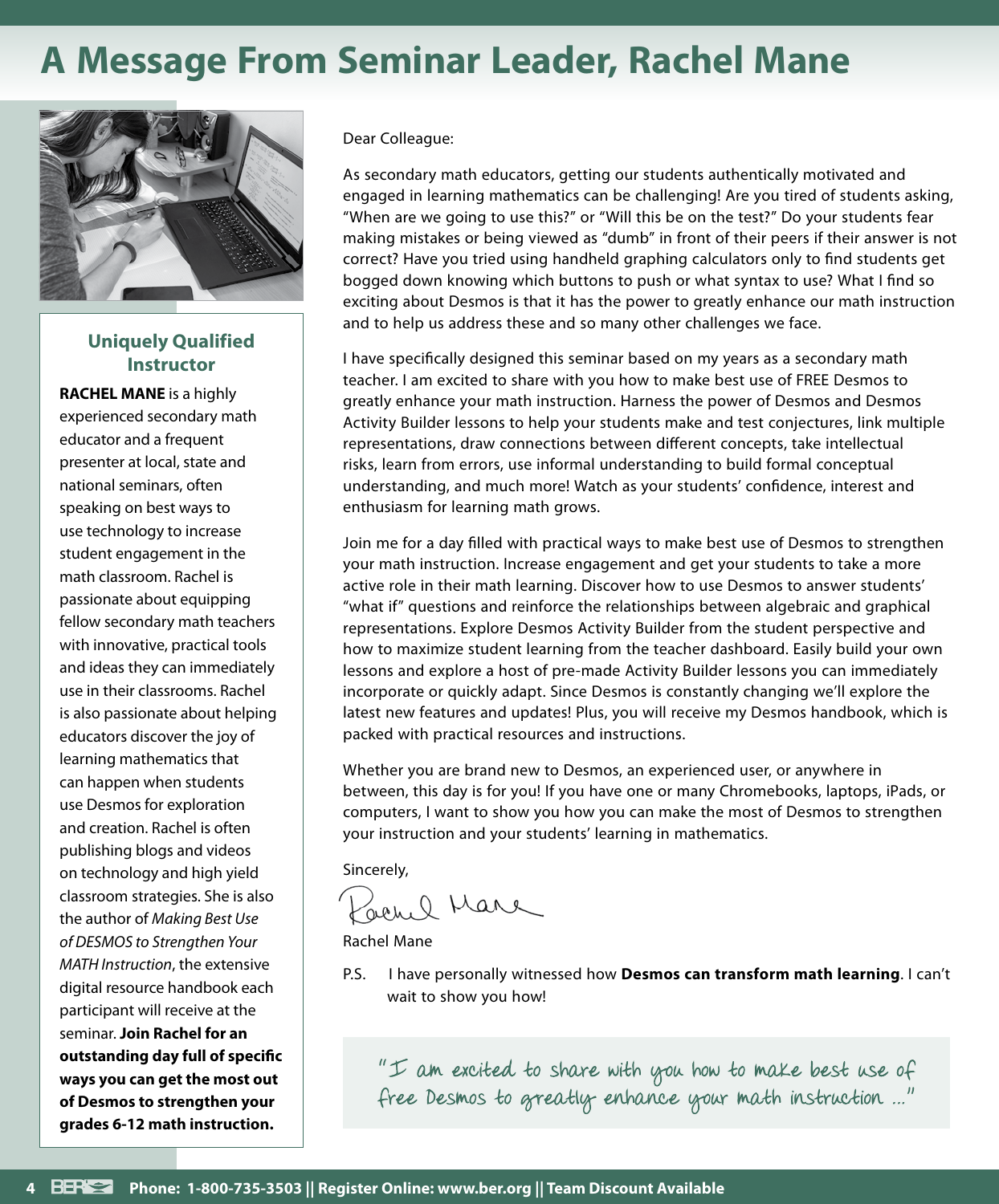### **What Your Colleagues Say About Rachel Mane**

*"This is the type seminar that is worth every penny – and all the time in the world to attend. So much fantastic information and such a great presenter. I rarely give ALL perfect scores on surveys, but this was totally amazing. Very organized and Rachel was very helpful and patient."* **– Melanie Carter, Mathematics Teacher**

*"Rachel was energetic and passionate teaching us about DESMOS. We could sense she loves this platform. The session was very informative and it was a fascinating tour to the world of DESMOS. I'm excited to use these tools introduced today in my future classes."*

**– Akifumi Iwahashi, Faculty of Mathematics/Director of Academic Logistics**

*"I found this really valuable! I'm excited to bring the things I learned back to my department."* **– Robin Bowman, Math Teacher**

*"I had previously used DESMOS activities, but now I can see how to put the features into creating my own activities."* **Meghan Mattison, Math Teacher** 

*"I had no idea this website was this comprehensive. I learned so much."*

**– Allison Pittman, Teacher**



### **About BER Seminars**

#### **Outstanding Instructors**

All programs are led by outstanding, top-rated BER national trainers.

#### **Extensive Digital Resource Handbook**

You'll receive an extensive digital Resource Handbook full of practical strategies and resources.

#### **Highly Interactive**

You'll be able to ask questions, consult with the instructor, and share ideas with other participants.

#### **Program Guarantee**

As we have for 44 years, we guarantee the high quality of our programs. If you are not satisfied, we'll give you a 100% refund.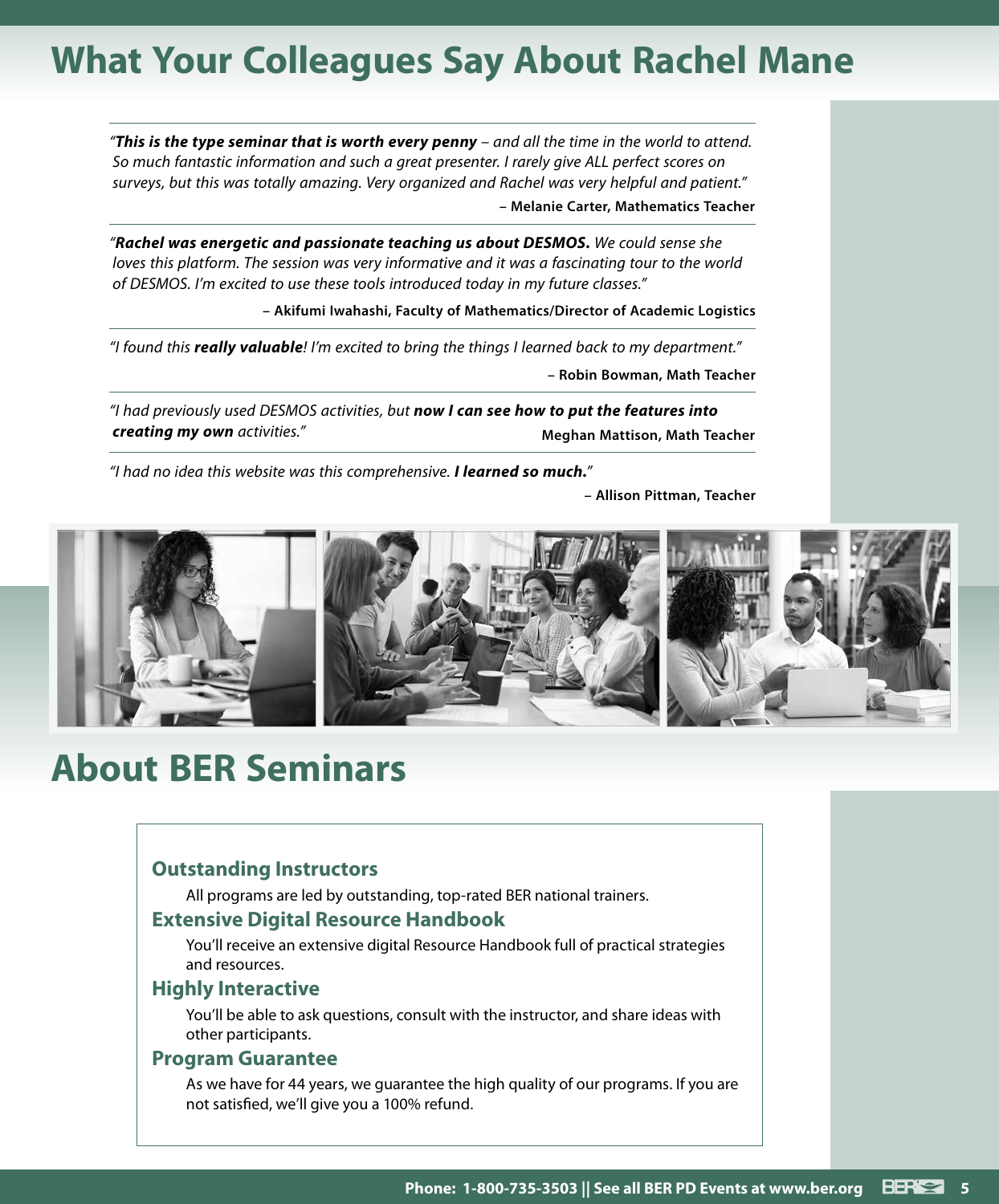### **Special Benefits of Attending**



"GREAT professional development opportunity! I learned so many new things to do in DESMOS with my students to increase engagement."

**JAIME GARVER, MATHEMATICS TEACHER**

#### **On-Site Training**

Most BER seminars can be brought to your school or district in-person or online. See the options at www.ber.org/onsite or call 877-857-8964 to speak to one of our On-Site Training Consultants.

#### **Extensive Digital Resource Handbook**

Each participant will receive an extensive digital resource handbook giving you access to countless strategies. The handbook includes:

- Step-by-step guides for using Desmos to build strong conceptual understanding with your students
- Screenshots to highlight various aspects of the teacher dashboard with practical suggestions for using them to maximize student learning
- Suggested ways to use Desmos to teach concepts ranging from pre-algebra through calculus and statistics
- A reference list for specific calculator syntax
- Links to collections of activities that span secondary grade levels and courses

#### **Consultation Available**

Rachel Mane will be available to answer your specific questions and the unique needs of your own program.

#### **Meet Inservice Requirements / Earn State CEUs**

Participants of Live Online Seminars and those completing the Recorded Version online can receive a certificate of participation that may be used to verify five continuing education hours. For details about state CEUs available, visit www.ber.org/ceus

#### **Earn One to Four Graduate Semester Credits**



Up to four graduate level professional development Massachusetts credits are available with an additional fee and completion of follow-up practicum activities. Details for direct

enrollment with University of Massachusetts Global will be available at this program.

#### **Can't Attend?**

#### **Other Professional Development Options:**

#### **Recorded Version of the Seminar**

A video recorded version of this seminar will be available to take online at your convenience. You'll have access to the entire course and to the extensive digital resource handbook. Optional CEUs and graduate credit available. To enroll, see registration form on page 7.

#### **Related On-Demand Online Courses**

A related On Demand Video-Based Online Learning course, *Help Your Students Who Struggle with Mathematics: Practical, Successful Strategies,* for Grades 6-12, and *Strategies for Promoting a GROWTH MINDSET to Increase Students' Perseverance, Engagement and Success in Your MATH Classroom,* for Grades 6-12, are available for immediate registration. To enroll, visit www.ber.org/online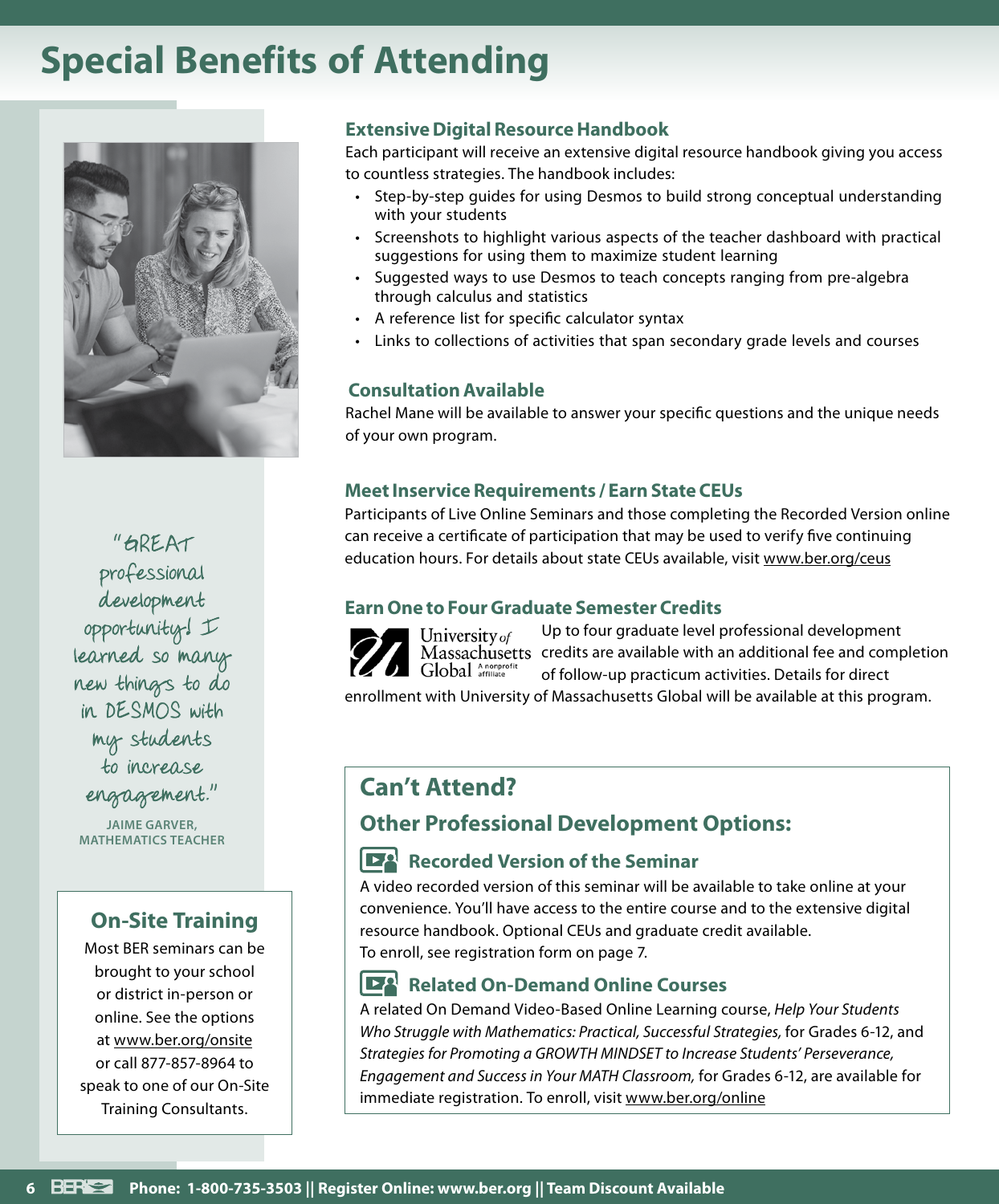### Making Best Use of DESMOS to Strengthen Your MATH Instruction **(Grades 6-12)**

| <b>Registration (MD32M1)</b>                                                                                                                                                                                                                      | <b>FIVE EASY WAYS TO REGISTER:</b>                                                                                                                                                                                   |
|---------------------------------------------------------------------------------------------------------------------------------------------------------------------------------------------------------------------------------------------------|----------------------------------------------------------------------------------------------------------------------------------------------------------------------------------------------------------------------|
| 1. Live Online: July 6, 2022 (Start time: 9 AM Central)<br>□                                                                                                                                                                                      | 任<br><b>REGISTER ONLINE at: www.ber.org</b>                                                                                                                                                                          |
| 2. Live Online: July 11, 2022 (Start time: 9 AM Mountain, 8 AM Pacific)<br>□<br>3. Live Online: July 14, 2022 (Start time: 9 AM Eastern)<br>□                                                                                                     | <b>EMAIL this form to: register@ber.org</b>                                                                                                                                                                          |
| $-or -$<br>4. I'd like to order the recorded version of this seminar<br>□                                                                                                                                                                         | PHONE toll-free: 1-800-735-3503<br>(Weekdays 5:30 am - 4:00 pm Pacific Time)                                                                                                                                         |
| <b>LAST NAME</b><br><b>FIRST NAME</b><br>M.I.                                                                                                                                                                                                     | FAX this form to: 1-425-453-1134                                                                                                                                                                                     |
| POSITION, SUBJECT TAUGHT<br><b>GRADE LEVEL</b>                                                                                                                                                                                                    | MAIL this form to: Bureau of Education & Research<br>915 118th Avenue SE . PO Box 96068<br>Bellevue, WA 98009-9668                                                                                                   |
| SEMINAR NUMBER: _<br>(Please see list above)                                                                                                                                                                                                      | <b>Program Hours</b>                                                                                                                                                                                                 |
| List additional registrants on a copy of this form                                                                                                                                                                                                | All Live Online Seminars are scheduled 9:00 a.m. - 3:30 p.m. or 8:00 a.m. - 2:30                                                                                                                                     |
| <b>SCHOOL NAME</b>                                                                                                                                                                                                                                | p.m. in the time zone indicated. Check in 15 minutes prior. Registrants will be<br>sent login information by email four days before their Live Online Seminar.                                                       |
|                                                                                                                                                                                                                                                   | <b>Fee</b>                                                                                                                                                                                                           |
| SCHOOL MAILING ADDRESS                                                                                                                                                                                                                            | The registration fee is \$279 per person, \$259 per person for groups of<br>three or more registering at the same time. Call us at 1-800-735-3503<br>for groups of ten or more. Payment is due prior to the program. |
| <b>CITY &amp; STATE</b><br>ZIP CODE                                                                                                                                                                                                               | Fee includes seminar registration, a certificate of participation and<br>an extensive digital resource handbook. The fee is the same for<br>Live Online Seminars or Recorded Seminars.                               |
| <b>SCHOOL PHONE NUMBER</b><br>HOME PHONE NUMBER                                                                                                                                                                                                   |                                                                                                                                                                                                                      |
| $\lambda$<br>$\lambda$                                                                                                                                                                                                                            | <b>Further Questions</b>                                                                                                                                                                                             |
| Registration confirmations and login details are sent via e-mail                                                                                                                                                                                  | Call the Bureau of Education & Research (800) 735-3503 or visit<br>us online at www.ber.org. The Bureau is North America's leading                                                                                   |
| E-MAIL ADDRESS (REQUIRED FOR EACH REGISTRANT)                                                                                                                                                                                                     | presenter of PD training for professional educators. Programs<br>are based on sound research, are highly practical in content and<br>consistently receive excellent evaluations.                                     |
| HOME MAILING ADDRESS                                                                                                                                                                                                                              |                                                                                                                                                                                                                      |
|                                                                                                                                                                                                                                                   | <b>Cancellation/Substitutions</b><br>100% of your paid registration fee will be refunded if you can't attend                                                                                                         |
| <b>CITY &amp; STATE</b><br>ZIP CODE                                                                                                                                                                                                               | and notify us at least 10 days before the seminar. Late cancellations<br>made prior to the event date will be refunded less a \$15 service fee.<br>Substitutions may be made at any time without charge.             |
| <b>IMPORTANT - PRIORITY ID CODE: EMD32M1</b>                                                                                                                                                                                                      | <b>Program Guarantee</b>                                                                                                                                                                                             |
| <b>METHOD OF PAYMENT - Team Discount Available</b><br>The registration fee is \$279 per person,<br>for teams of three or more registering at the same time, the fee is \$259<br>per person. Payment is due prior to the program. No cash, please. | We stand behind the high quality of our programs by providing the<br>following unconditional guarantee: If you are not satisfied with this<br>program, we'll give you a 100% refund of your registration fee.        |
| $\Box$ A check (payable to <b>Bureau of Education &amp; Research</b> ) is attached                                                                                                                                                                |                                                                                                                                                                                                                      |
| $\Box$ A purchase order is attached, P.O. # $\Box$<br>(Be sure to include priority ID code on the P.O.)                                                                                                                                           |                                                                                                                                                                                                                      |
| $\Box$ Charge my:<br>□ MasterCard<br>$\Box$ VISA<br>$\Box$ Discover                                                                                                                                                                               |                                                                                                                                                                                                                      |
| MO/YR                                                                                                                                                                                                                                             |                                                                                                                                                                                                                      |
| (Found on back of card)                                                                                                                                                                                                                           |                                                                                                                                                                                                                      |
| Please print name as it appears on card                                                                                                                                                                                                           | MD32M1<br>© 2022 Bureau of Education & Research. All rights reserved.                                                                                                                                                |